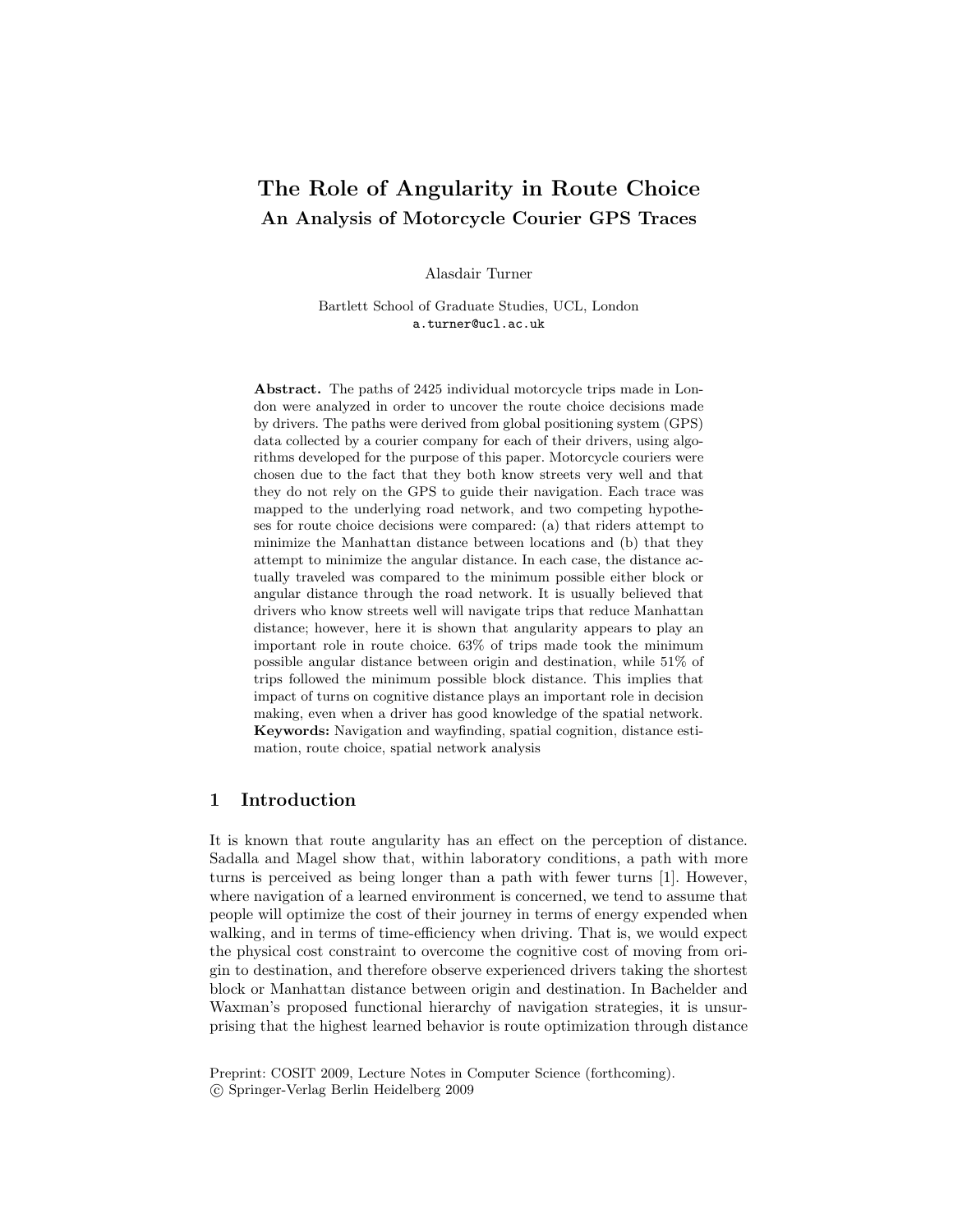minimization [2]. 'Distance' being the physically shortest distance. Below this comes navigation using the topological network, navigation by landmark, and only at the lowest level is angle considered an important factor, through path integration, or minimizing the angle to the destination.

That angle is a low level navigational strategy is reinforced by how we mentally process angles. Sadalla and Montello show that memory of turns tends to be categorized into distinct units of orthogonal directions rather than a continuous understanding of angle between locations [3]. This grouping of angles together would appear to affect our ability to navigate by using a least-angle heuristic, making it efficient in unknown environments but too susceptible to error to be usable in learned environments [4]. Although Montello shows that the physically shortest path is not always preferred within an urban environment [5], this effect again appears to be due to path integration rather than a higher level navigational strategy. Montello also shows that the direction of travel is important to the route choice. This finding indicates path integration, as a true minimal path would be the same in both directions. Furthermore, even the extent of the angular effect on perception of distance seems to be susceptible to experimental conditions. Heft shows that, if a non-laboratory set up is used and there are distractions in the environment, then the route angularity effect is not necessarily replicable [6].

Given this body of evidence, the proposal that minimization of route angularity is employed as a high-level navigation strategy might seem an unusual direction to take. However, the angularity of a route can work as a useful proxy for the number turns, and therefore as a mechanism to underpin any strategy that minimizes cognitive load for memory. Although turns may be discretized in our heads following Sadalla and Montello [3], the angle gives useful indicator of whether or not we might perceive the turn, without having to work out a schema for quantization. It also allows us to circumvent problems to do with decisions about when a turn becomes a turn. For example, when several small turns over a short distance turn into a perceived change of direction. As an overriding factor, though, the route angularity effect itself is important, as it shows that our conception of distance is mutable. That is, if we are to minimize distance, then we must form a plan of action in response to our cognitive map. In this situation, we may well plan to reduce the complexity of the route in favor of a reduction in the physical distance that it presents us, especially where the means of transport is mechanical rather than corporeal. Indeed, distance memory is notoriously difficult to pin down, but it appears to be more dependent on information or events encountered during a journey rather than the time taken or effort expended through it [7]. In this respect, a path that minimizes turning also minimizes the number of views along it, and so it can be stored in a compact manner, and once again the minimization angle may be thought of as a proxy for the minimization of cognitive distance.

In transportation analysis, however, the mechanism for route choice is almost universally assumed to be the shortest time between locations, and it is often assumed that the participant has access to a perfect map. Nevertheless, there is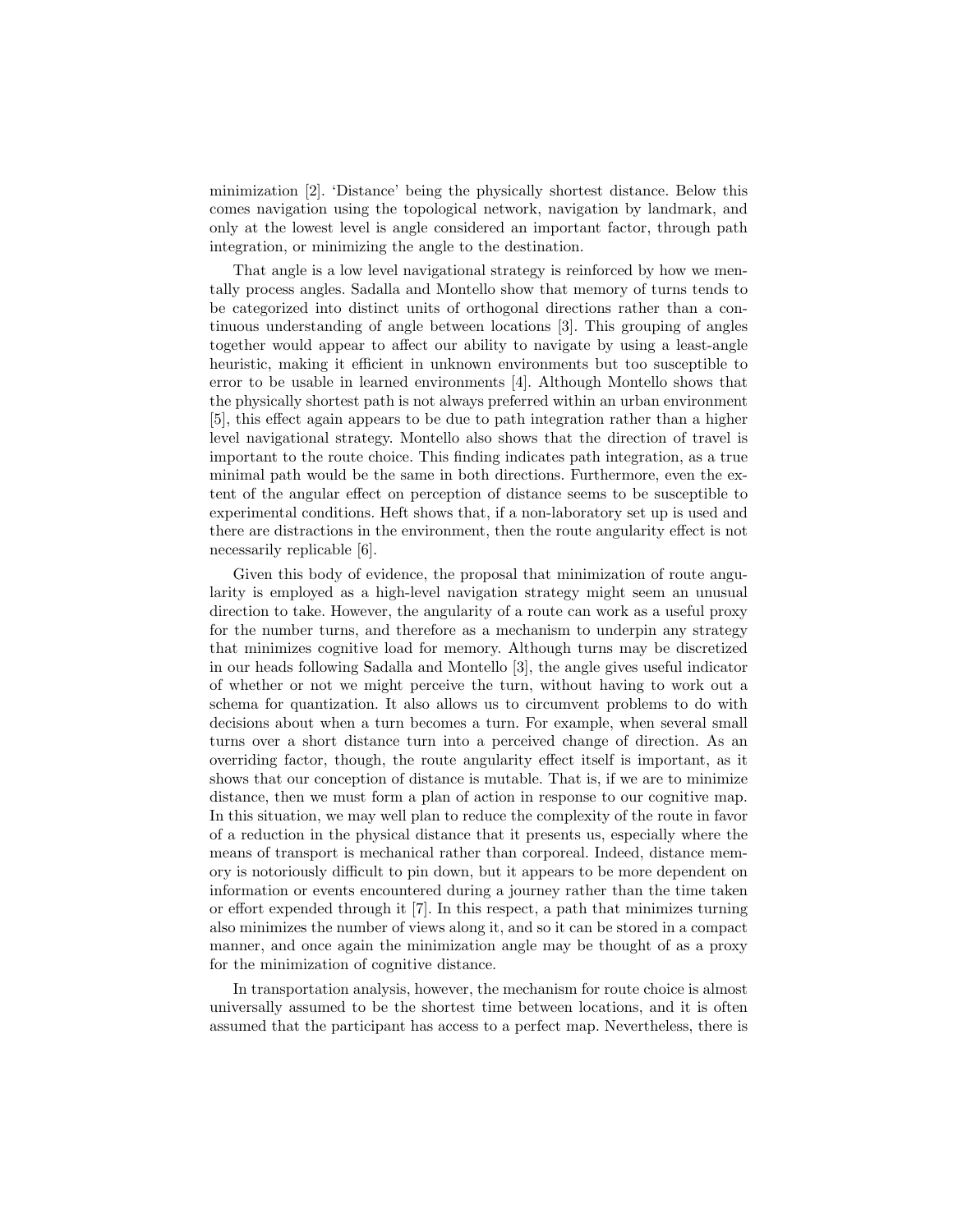limited acknowledgment of different route choice within traffic analysis through the field of space syntax. Space syntax originated as a theory of the interaction of space and society, in which twin processes of movement and socialization occurred [8]. Movement was posited to be along continuous lines and socialization within convex areas. This theory led to the construction of an 'axial map' representing the linear movement paths, which was then analyzed to construct minimum turn paths between spaces. One problem with early models was that a turn constituted any move from one line to another, regardless of intersection angle, even a slight bend in the road. In response, various researchers turned either to joining sets of lines into continuous paths [9, 10] or analyzing the angle between them [11, 12]. In particular, a form of angular analysis which calculates the betweenness [13] has been shown to correlate very well with both pedestrian and vehicular aggregate movement levels [14]. In betweenness, the shortest (angular) path is calculated between all pairs of street segments in the system. For each segment that lies on one of the shortest paths, a count is incremented, so that a segment that lies on many shortest paths has a high betweenness rating. Further refinements to the method have moved away from axial lines altogether, and instead use road-center lines complete with topological constraints (such as no-left turn restrictions or one-way streets), again with a demonstration of high correlation with observed movement using a range of measures either angularly or turn-based [15, 16].

Despite much correlative evidence, no direct causal link between movement strategy and observed movement levels has established within the field of space syntax<sup>1</sup>. It is suggested that the construction of paths from all segments to all other segments represents an approximation to all possible origins and destinations, and that paths taken by people tend to be the shortest angular paths rather than the shortest block distance paths. However, the observations can only be linked to aggregate numbers. While space syntax maps of angular betweenness identify main roads [16, 18], those showing metric betweenness show 'taxi-driver' paths ferreting through back streets [15]. This result in itself leaves the methodology open to criticism. It is suggested that once people learn an environment, they will take these back street rat-runs. That is, rather than the good correlations indicating some underlying cognitive feature of the environment, it is argued that they merely indicate that most people are still learning the environment using path integration, and once they have attained full knowledge, they will move to the taxi-driver routes.

This paper – inspired by the debate around angular versus block distance within space syntax – examines the routes taken by a set of people knowledgeable about the available paths, who would be most expected to minimize physical distance covered. Motorcycle couriers make many deliveries every day within a confined area. This paper examines routes taken by couriers belonging to

<sup>&</sup>lt;sup>1</sup> There is indirect evidence, such as experiments by Conroy Dalton into the route decisions people make within complex building environments [17], but this does not tie directly back to the angular paths used at the urban level to construct betweenness measures.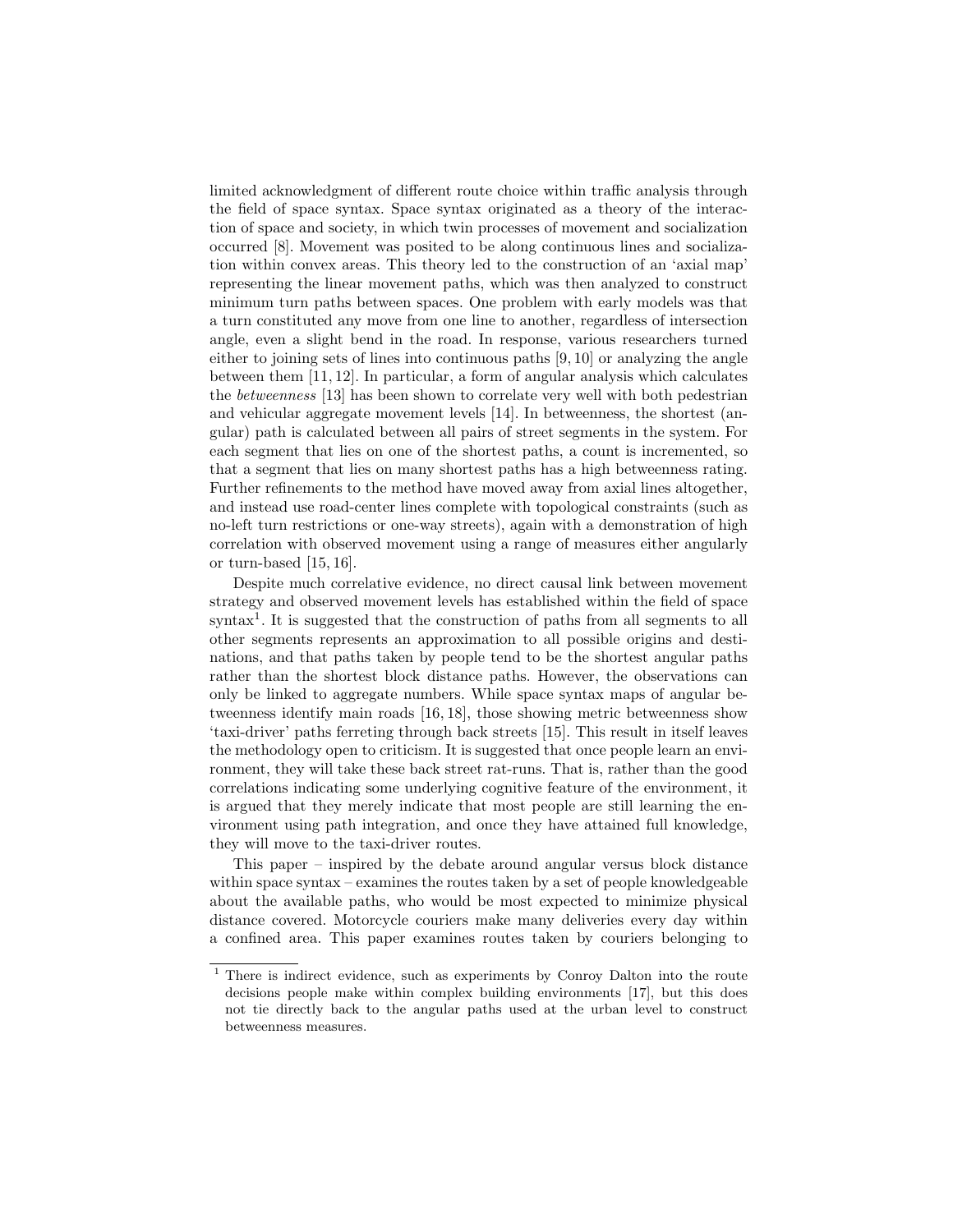a single company during the month of October 2008, from global positioning system (GPS) tracking data for each courier. Approximately 50 couriers are observed, for a total of 2425 delivery trips. The courier company is based in London, and almost all the journeys take place within the central West End and City areas, with a typical journey length of 1.2km (more details follow in the coming sections). Motorcycle couriers are used for two reasons. Firstly, due to the number of deliveries they make in a constrained area, they have good knowledge of the road network. Secondly, they do not rely on the GPS data to navigate, so the observed trace represents the rider's own navigation rather than a route suggested by the GPS system. Instead, the GPS system is used by the company to allocate drivers to nearby pickups for delivery. As delivery is often urgent, the riders should be taking time-critical decisions to inform their chosen path, and we would expect them to take the minimum physical distance between origin and destination. However, in this paper, it is shown that the path chosen by the couriers is more often the minimum angular path than the minimum block distance path.

## 2 Background

There is potential to use global positioning system (GPS) in a range of cognitive contexts, and Dara-Abrams sets out a framework for spatial surveying and analysis using GPS within spatial cognition studies [19]. Furthermore, traditional travel diaries may be replaced with GPS trackers giving more accurate recordings of participants' movements [20]. Yet GPS data has been rarely used for explicit determination of route choice, despite at first seeming the ideal option for data gathering about wayfinding decisions. There may be a number of reasons for this: GPS can only reliably be used in outdoor environments; purchasing units for individual studies can be relatively expensive; and, unless dedicated units are used, typically the GPS will have been used to guide the participant, making navigation data redundant. Thus, on the whole, information mining does not seem to take place at the level of the road unit. GPS information can be used to give population statistics, such as the diurnal movement of commuters, or to derive location-based data from clusters. For example, Jiang et al. have used GPS traces to characterize patterns of movement by taxi in terms of power law distribution and relate this to a Lévy flight pattern  $[21]$ . At a more detailed level, Ashbrook and Starner use GPS both to suggest areas of interest, and to predict movement between them using a Markov transition-probability model [22]. Individual studies also exist in an attempt to link angle with behavior. For example, Mackett et al. give GPS units to children to follow their movement. However, the angular analysis they make is simply in terms of the number of turns made, not compared to potential route choices [23].

There have been studies from the transportation research field that do explicitly consider the geometry of routes that are taken. For example, Jan et al. have made an analysis of the routes taken by 216 drivers within the Lexington, Kentucky area over the period of a week [24]. Their main observations concern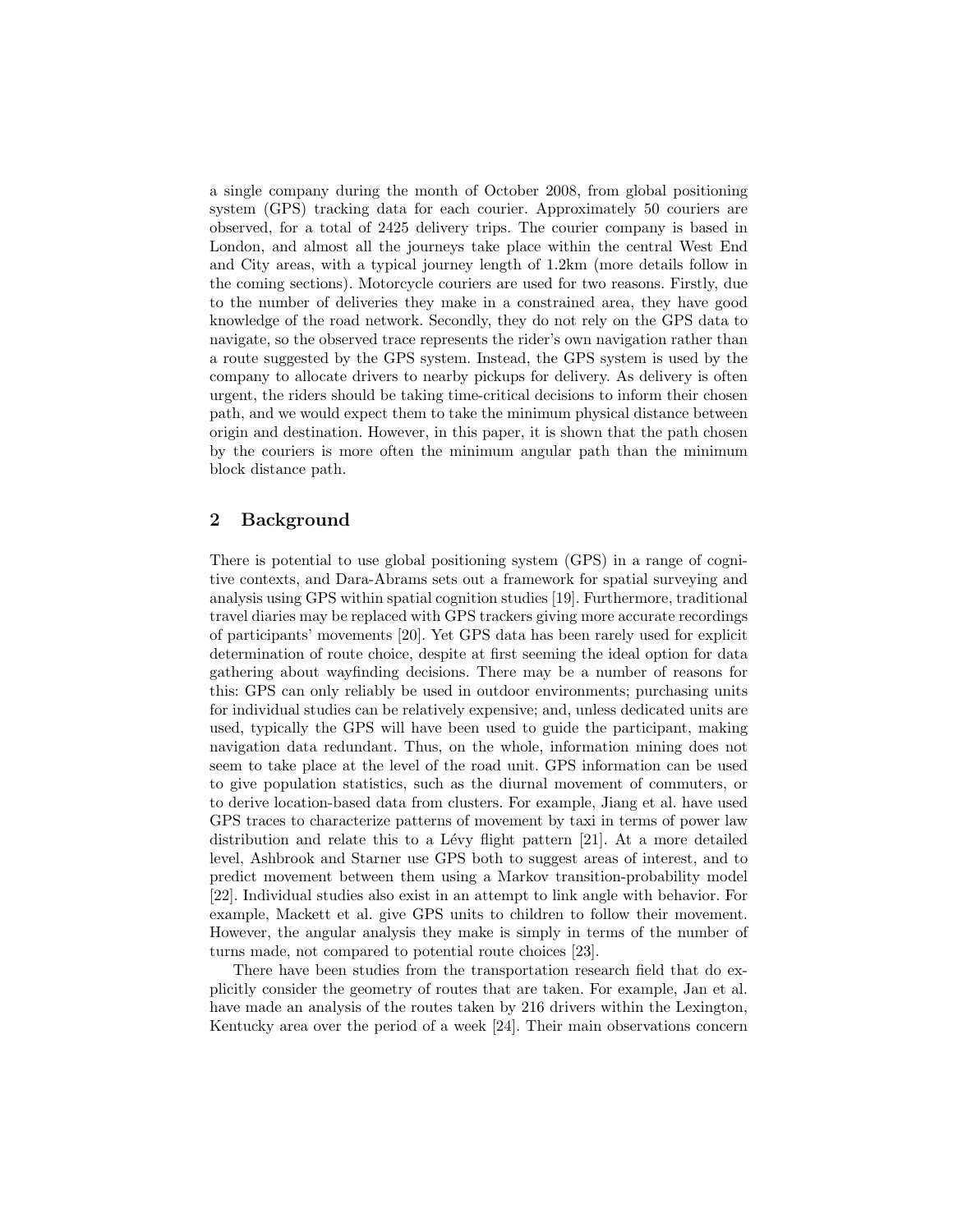the difference between the shortest block distance path and the participants' actual routes. As the study is from the field of transportation analysis, Jan et al. are principally concerned with route allocation, and therefore alternative hypotheses concerning other cognitive models of route choice are not explicitly considered. Li et al. make a similar study for 182 drivers in Atlanta, Georgia, but once again route allocation is the paramount consideration [25]. Therefore, the regularity of commuters using one or more routes is examined, and a logit model prepared in order to predict which routes will be taken according to the probabilistic observation, rather than an investigation into cognitive hypotheses about how the drivers are making decisions.

Despite the difference in motivation for their study, Jan et al. do make the observation from individual instances within the data that it appears that some road users stick to the freeway as long as possible, but do not present a quantitative analysis of the routes in these terms. As Jan et al. point out, this seems a reasonable heuristic for movement between locations. From a cognitive perspective, we might add that the freeway path involves relatively fewer decision points, and is relatively free-flowing, although it is frequently not the shortest angular path. The driver must double back or make another diversion to get to their final destination, and so the case of commuters may well differ from those of motorcycle couriers. In particular, it would seem that sticking to freeways is the province of a less knowledgeable user of the road system, and when we look at traces in the following sections, we find tentative support for this hypothesis. More particularly, though, the paper is concerned with angularity as a possible navigation strategy, and this will form the major part of the analysis presented here.

# 3 Methodology

The methodology for this research follows three stages. Firstly, a subset of credible GPS data is extracted from raw data about courier locations at specific times, and split into individual trips from origins to destinations. Secondly, the trips are attached to a base map, and topological constraints on the possible routes are enforced in order to generate a set of sample trips, for which actual road distance followed and angle turned can be calculated. Thirdly, two forms of analysis are performed. In one, the block distance and the angular distance traveled are compared against a minimal trip using the same starting and destination road segment. In the other, the aggregate number of trips is compared to a space syntax analysis of the road network using betweenness. All the import and analysis algorithms reported were coded as a plug-in to UCL's Depthmap program [26].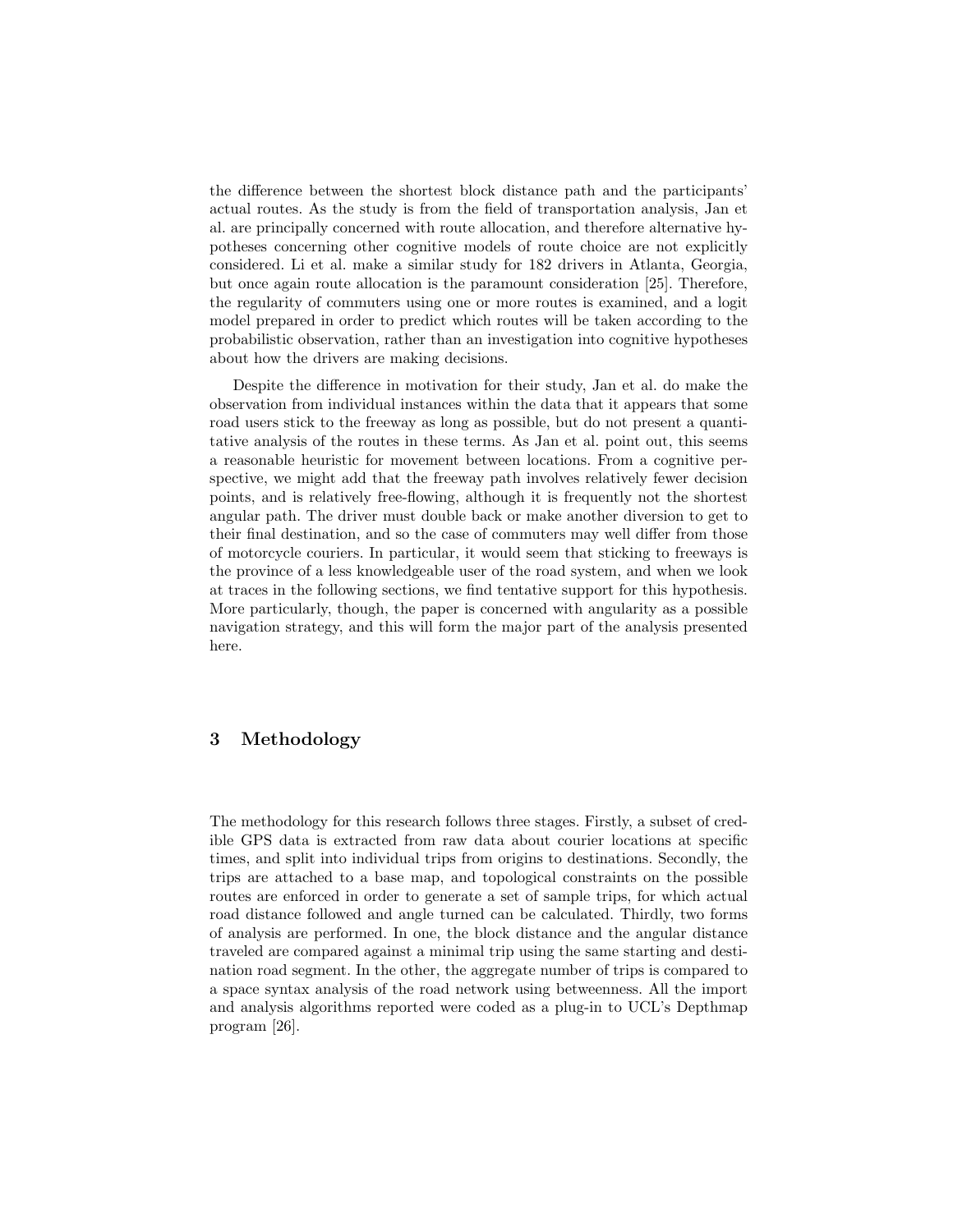#### 3.1 Trip Segmentation

The GPS data used for the study are in the form of xml files downloaded from a courier company who track their deliveries<sup>2</sup>. Each  $xml$  file contains a series of rows containing a courier identifier (a short alphanumeric code), a courier type (pushbike, motorbike, van and so on), the location in WGS84 format (longitude and latitude), a notional speed on an arbitrary scale, a heading and a timestamp. For the purposes of this paper, we took the courier types 'motorbike' and 'large motorbike'. While pushbike traces would have been interesting to examine, there were too few in the sampled data set. The data were collected for every day through October 2008 between 10am and 4pm. The choice of month was to take a working month where weather is typically not extreme. The time period is chosen to exclude rush hours, which might bias the drivers away from congested streets.

Once the lines for motorbikes were extracted, the data were then subdivided into trips for each courier. The data contain a timestamped location approximately every 10 seconds for each courier, although this may vary considerably according to ability to pick up a signal within a high rise area or in a tunnel. For most of the time, the timestamp in combination with the speed attribute, can be used to pick up when the courier has stopped or is moving, although GPS typically drifts around, and erroneous speed, heading and location data is frequently encountered. However, in relation to stops it can be difficult to tell the difference between a delivery or pickup and a stop at a traffic light. The couriers are incredibly efficient, and can often pick up and drop within a couple of minutes. For the purposes of this paper, we took 90 seconds stationary (speed below  $2.5'$  – roughly equivalent to 2.5mph though not exactly), to be indicative of a stop. Due to GPS drift, starting up again is only registered when two consecutive rows show movement away from the stop point. The short stop requirement may accidentally pick up inter-traffic light journeys, but this is perhaps not too far removed from the journeys undertaken: what is not immediately obvious is that motorcycle courier trips are typically very short, both physically and temporally. This is due to the nature of the job. A motorcycle courier picks up an urgently needed document and takes it to another company, typically still within the center of London. In any case, to prevent overly short or overly long journeys, only trips between 500m and 5000m in length were recorded. Furthermore, the journeys take place in a very restricted area. Almost all the trips (well over 95%) were within the central area of the West End and City of London (see figure 1). However, a few journeys do go outside the central zone, well into the surrounding counties. In order to capture the majority of the sort of trips being undertaken, only trips within a  $20 \text{km} \times 20 \text{km}$  region containing the center of London were retained<sup>3</sup>. Other trips were removed due to clearly erroneous GPS data: locations can and often do completely misread. As there was a significant amount of data available, trips were simply excluded altogether if a reading suggested a speed over 20ms<sup>−</sup><sup>1</sup> (approximately 45mph – the urban limit in the UK is 30mph). After

 $\frac{2}{1}$  The data are free and may be obtained from http://api.ecourier.co.uk

<sup>3</sup> Ordnance Survey grid coordinates 520 000, 170 000 to 540 000, 190 000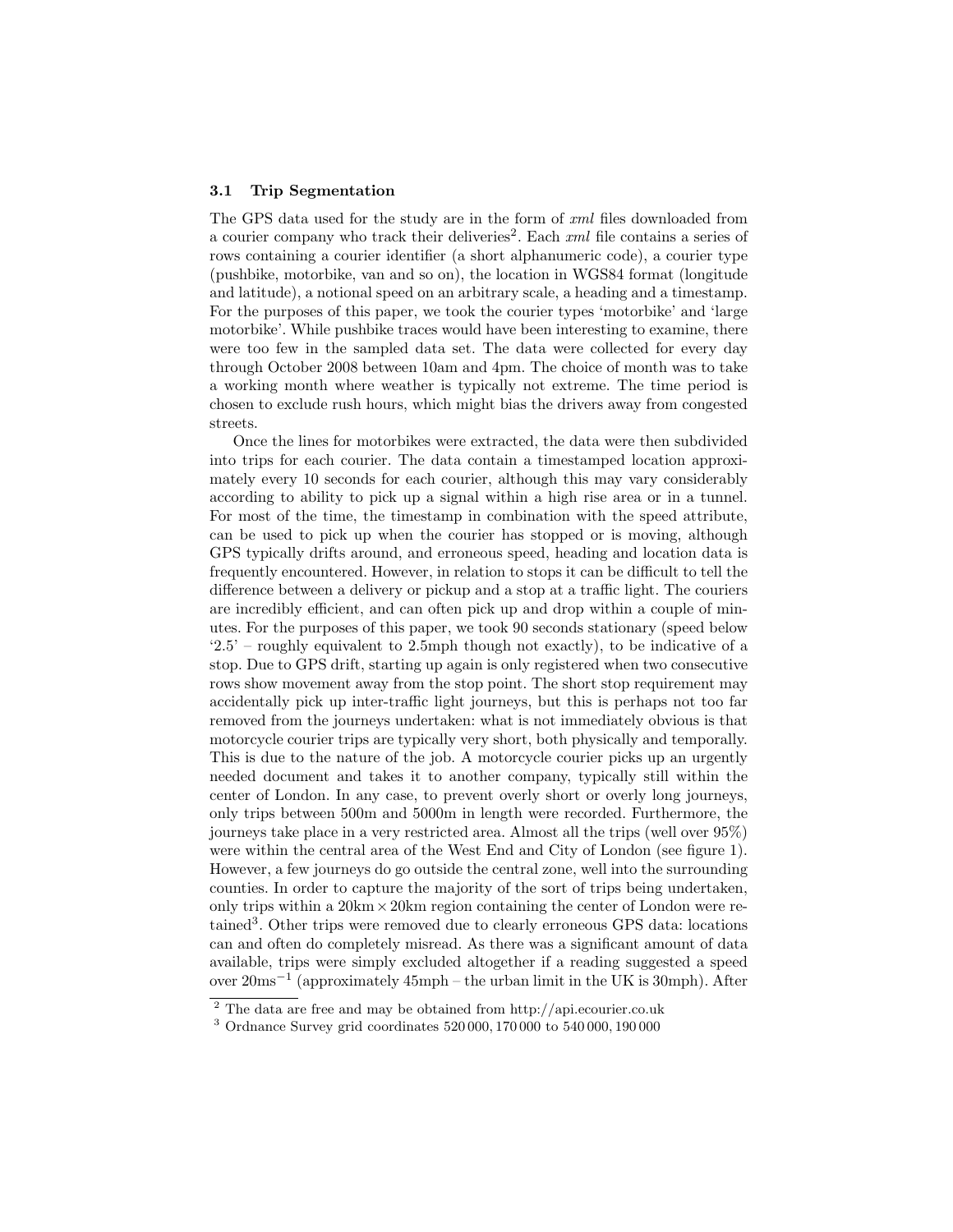paring down the trips, 2425 individual origin-destination trips were identified, comprising location points joined through a continuous time period.



Fig. 1. All GPS traces within the central London area (colored by trip duration), with the base map shown in the background. The area shown is approximately  $8 \text{km} \times 6 \text{km} \approx$ 50km<sup>2</sup> . (Map data: OpenStreetMap)

## 3.2 Trace Attachment

The GPS traces obtained in the previous section are very approximate records of journeys taken. In order to ensure an accurate path is taken, the traces were next attached to an 'Integrated Transport Network (ITN) layer' base map supplied by Ordnance Survey. The map includes the topological information such as one way streets and no-right turns. Thus it is possible to derive the path that must actually have been driven from the data. Path reconstruction such as this is relatively unusual to attempt with GPS traces. Typically, algorithms need to find out where a vehicle is at the current time and where it is heading, and if a mistake is made it can be corrected quickly. In our case however, we only have points approximately every 10 seconds, and we must be careful to construct the most plausible path between locations. Figure 2 shows an actual GPS trace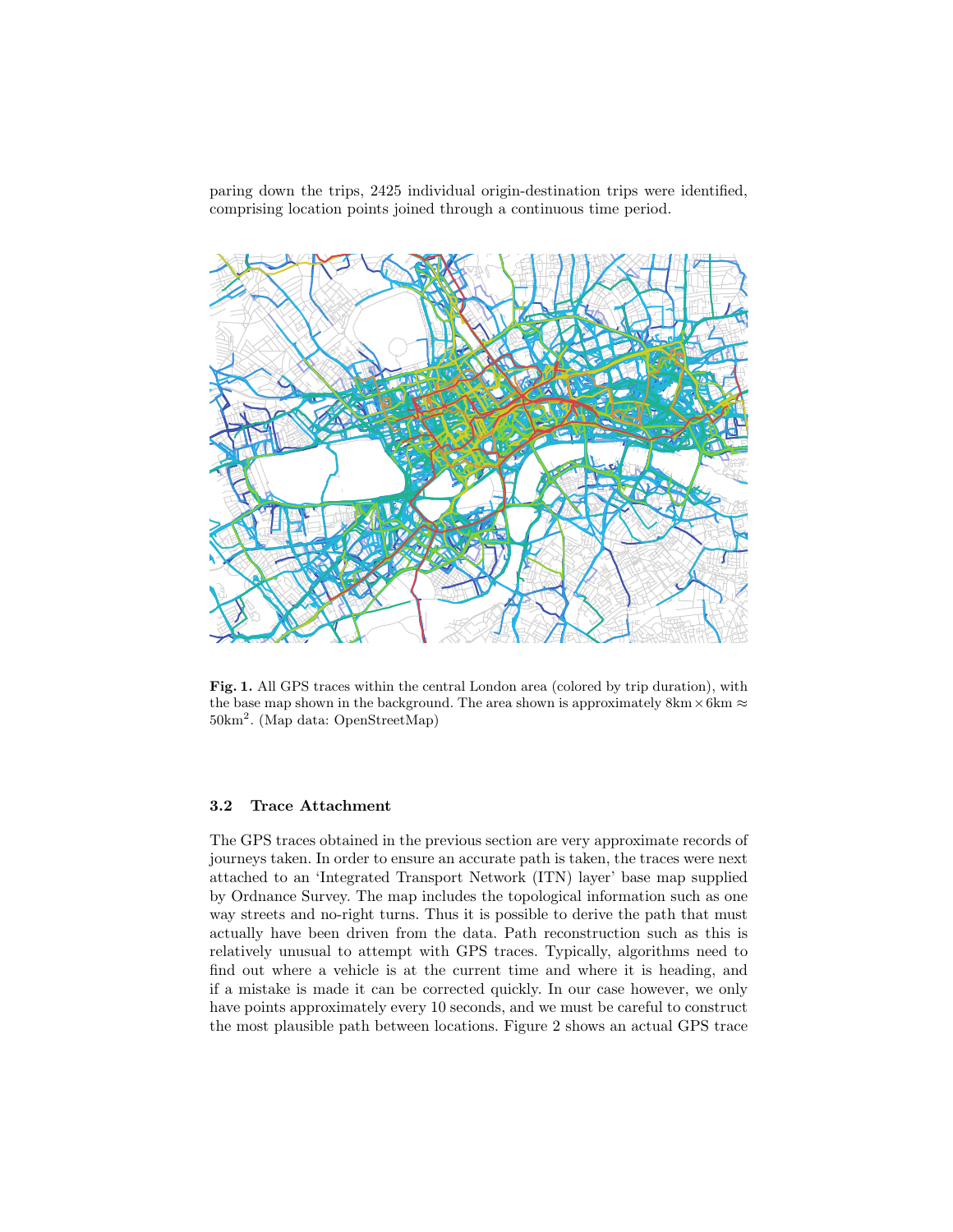and its mapping to the base map. The driver starts on the Western side, drives North around a roundabout before heading South and then East. The traces were attached by what might at first seem a very lax method. All road segments within a 50m buffer of each location point are considered as possible routing segments provided they are within 30 degrees of the heading. However, if a tighter radius is used, then, due to inaccuracies in the location data, dead ends can easily be included, or the actual path missed.

Once the candidate segments have been identified, the path finding algorithm works by connecting up the shortest path between one candidate segment and the next, including at least one candidate segment for each location node along the path. The 'shortest path' is of course problematic for the purposes of this paper. Although usually we might just say the shortest block distance path, in order to be fair to both hypotheses we construct two variations: one using the shortest angular path between consecutive candidate segments and the other using the shortest block distance path. All measures concerned are then applied to the path identified with the appropriate distance rule.



Fig. 2. Sample GPS trace (black) and the path as attached to the topological base map data (thick gray). This example uses OpenStreetMap data rather than the OS ITN layer used for the actual experiments.

There are a couple of caveats to using this method. Firstly, that the trip is truncated somewhat by the 50m buffer distance selecting shorter paths at the beginning an end (see figure 2 for an example). Secondly, and more importantly, in order to impose a route that follows the general behavior of riders, no immediate doubling back along roads is allowed. This is the equivalent of a no U-turn rule. Of course, in certain instances, drivers may well have made a U-turn. In addition, it is to be expected that riders may bend the rules occasionally or perform unexpected behaviors. A few paths generated seemed to take very tortuous paths to reach their destinations, and these would seem to occur when such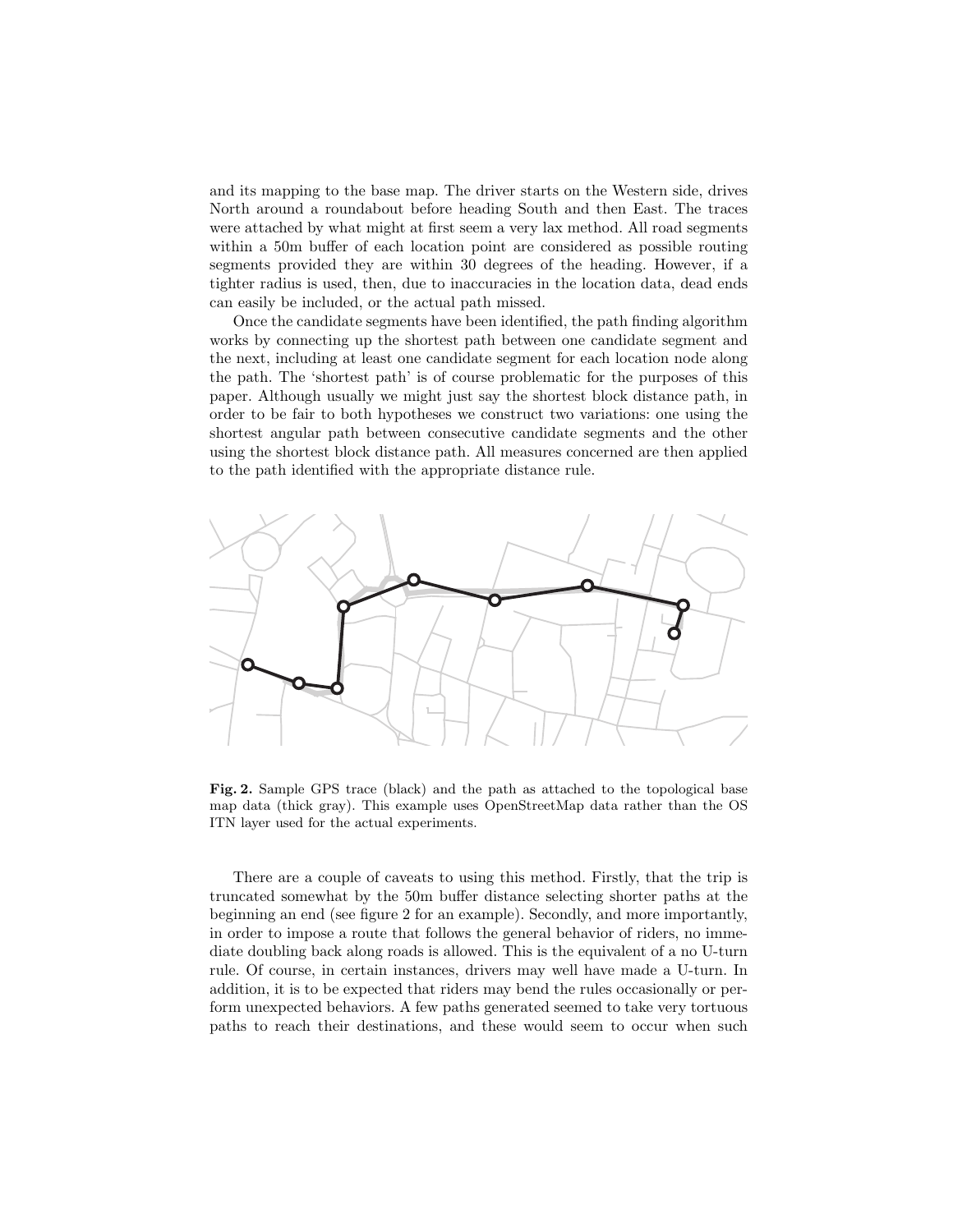anomalies have occurred. As these are very rare, they do not make a significant impact on the results.

#### 3.3 Trip Analysis

Once plausible origin to destination routes were constructed, the routes taken were analyzed fairly simply. Firstly, the 'actual' path taken was compared to the shortest possible path between the origin segment for the trip and the destination segment for the trip. For each of these cases, the shortest path was compared to the path constructed using the same metric between candidate nodes to eliminate bias in the construction of the 'actual' path. That is, an 'actual' path constructed using angular shortest path between location nodes along its length was compared to the shortest angular path possible between the origin location and destination location, and similarly for the block distance path.

In addition, space syntax analysis using the betweenness measure was performed, which counts the number of times a segment is on the shortest path (either angular or block distance) between all pairs of origins and destinations in the systems. We can constrain this measure to look at just trips of length up to 1500m, based on finding that the length of trace attachment trips in the previous section averages about 1500m (more details about the statistics of the trip lengths are given in the next section). This test cuts in the opposite direction through the data to the per courier analysis. It is intended to discover if couriers on average make use of streets which are well connected to others, either angularly or based on block distance, following findings that angular betweenness appears to correspond to road designation, with main roads having high betweenness [16, 18]. This is somewhat different to what the courier does in response to a particular origin and destination, and is compared to the overall numbers of couriers using each segment of road, shown in figure 3.

#### 4 Results

#### 4.1 Individual Trip Measures

2425 trips were analyzed. The average block path length was 1380m with a standard deviation of 700m. Angle was measured using the space syntax convention of 90 degrees being '1.0' [14]. So a 180 degree turn is '2.0', and continuing straight on is '0.0'. This makes it easier to count 'numbers of 90 degree turns', or effectively give a number of 'turns', if turns approximate 90 degrees, as they would on a grid system. Using this convention, the average angular path length was 5.34 with a standard deviation of 3.64.

We then compared the actual path length against the shortest possible path length for both angular and block distance paths. The results are shown in table 1. In order to further elucidate these results, they are displayed in figure 4 using a logarithmic scale for the fractional ratio of actual path length to possible path length. The optimal fraction is 1.00, where the path taken is the shortest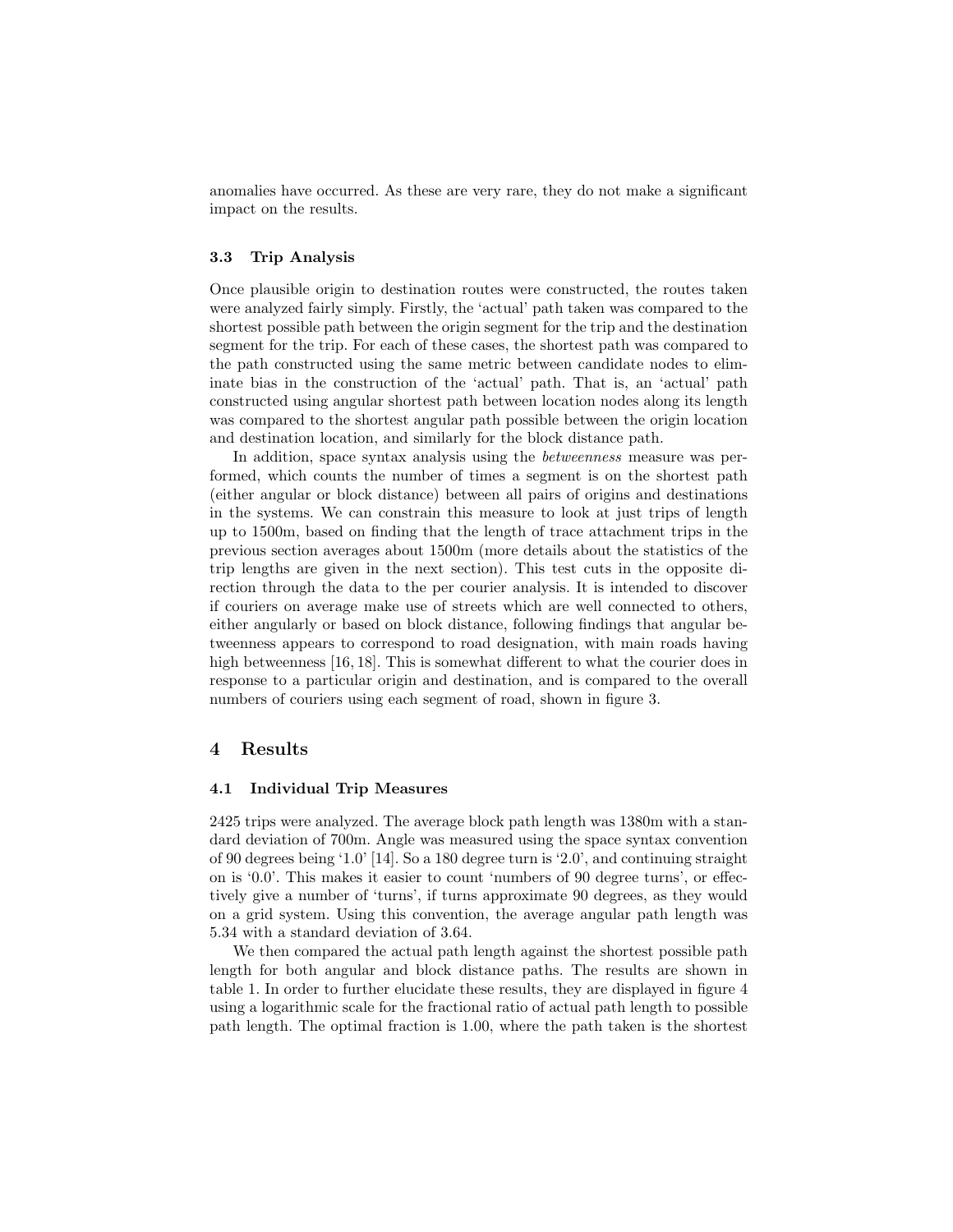

Fig. 3. Counts of the number of couriers that used each road segment for the central area of London. The inner London ring road (part of which is visible in the top left corner) is largely avoided. (Map data: OpenStreetMap)

possible route. The couriers take this optimal path a surprising number of times, either taking the shortest block distance path or the shortest angular path in 71% of cases. It should be noted that in 43% of cases, they take a path which is both the shortest angular and shortest block distance path, so in these cases we are unable to distinguish which strategy they are using to guide their path. Of the remainder though, 70% of the time, when the courier takes a shortest path, it is the angular shortest path rather than the block distance shortest path. It has to be noted that in all cases the differences are very small. A lot of the time, the courier takes a trip within a small percentage difference of the actual minimum possible path, be it angular or metric.

The results are for the most part unsurprising: these are short trips and we would expect them to show good optimization of the route taken. However, it is interesting that, when they take a shortest path, it tends to be the angular shortest path rather than the metric shortest path. This suggests that even for short trips where the route is well known, the angular shortest path is the preferred option. This may be less unexpected than at first thought. Making a turn is a time consuming business. One must slow down, perhaps wait for oncoming vehicles to clear, and, on a motorbike lean from side to side. A straight path involves significantly less effort.

From a space syntax perspective, it is immaterial whether the effect is due to a cognitive distance difference or due to a physical effort different. However, it is useful to consider the evidence available to find the difference between the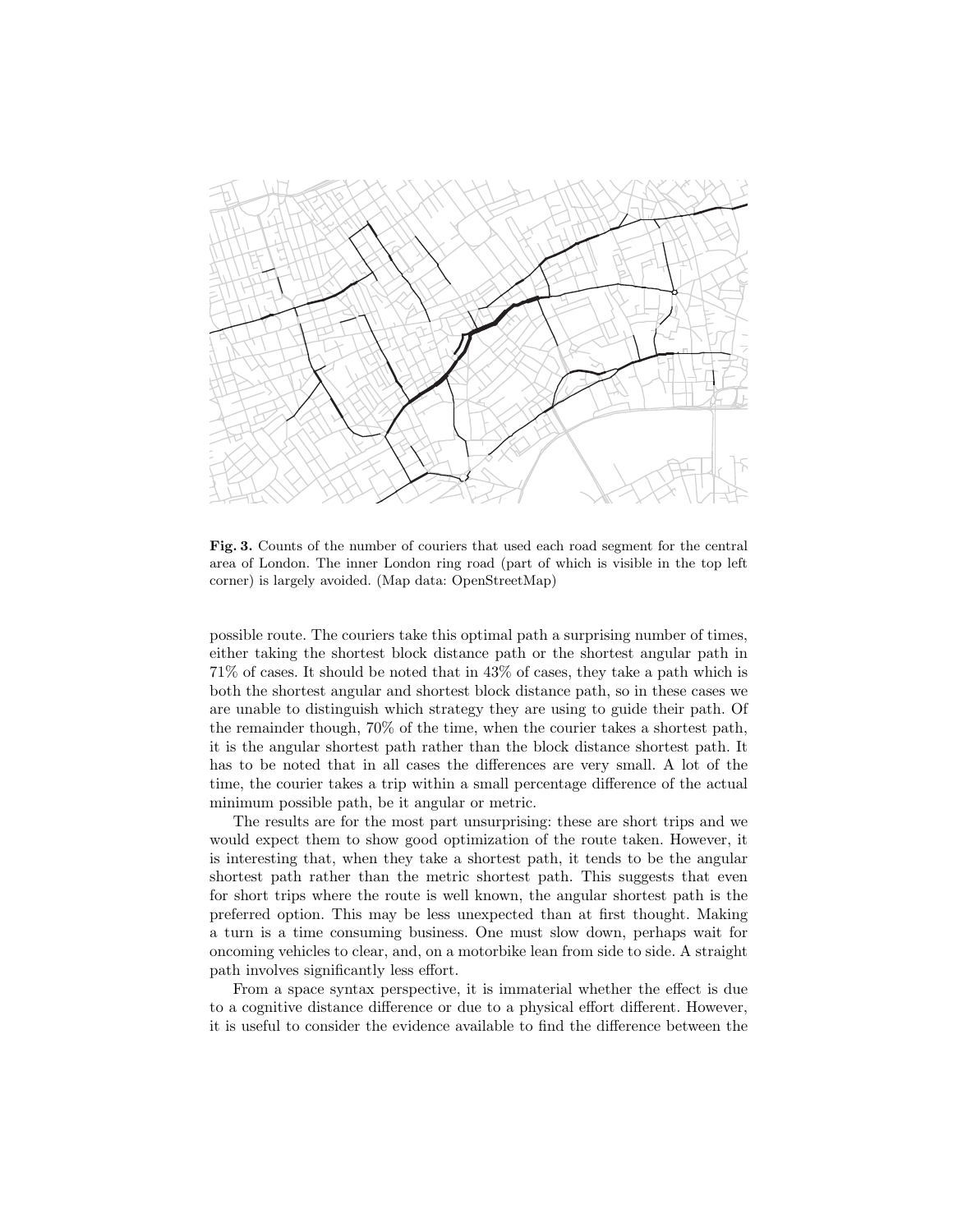| Fraction of minimum | Angular |                       | Metric |                         |
|---------------------|---------|-----------------------|--------|-------------------------|
| 1.00                |         | 1531 (63%) 1232 (51%) |        |                         |
| 1.01                |         | 1574 (65%) 1332 (60%) |        |                         |
| 1.05                |         | 1637 (68%) 1643 (68%) |        |                         |
| 1.10                |         | 1738 (72%) 1863 (77%) |        |                         |
| 1.20                |         | 2010 (83%) 2143 (88%) |        |                         |
| 1.50                |         | 2237 (93%) 2258 (93%) |        |                         |
| 2.00                |         |                       |        | 2419 (100%) 2424 (100%) |

Table 1. Cumulative number of paths within a factor of the minimum possible path distance for angular and block measurements of the path  $(n = 2425)$ 



Fig. 4. Cumulative numbers of paths within a factor of the minimum possible distance paths for angular and block measurements of the path.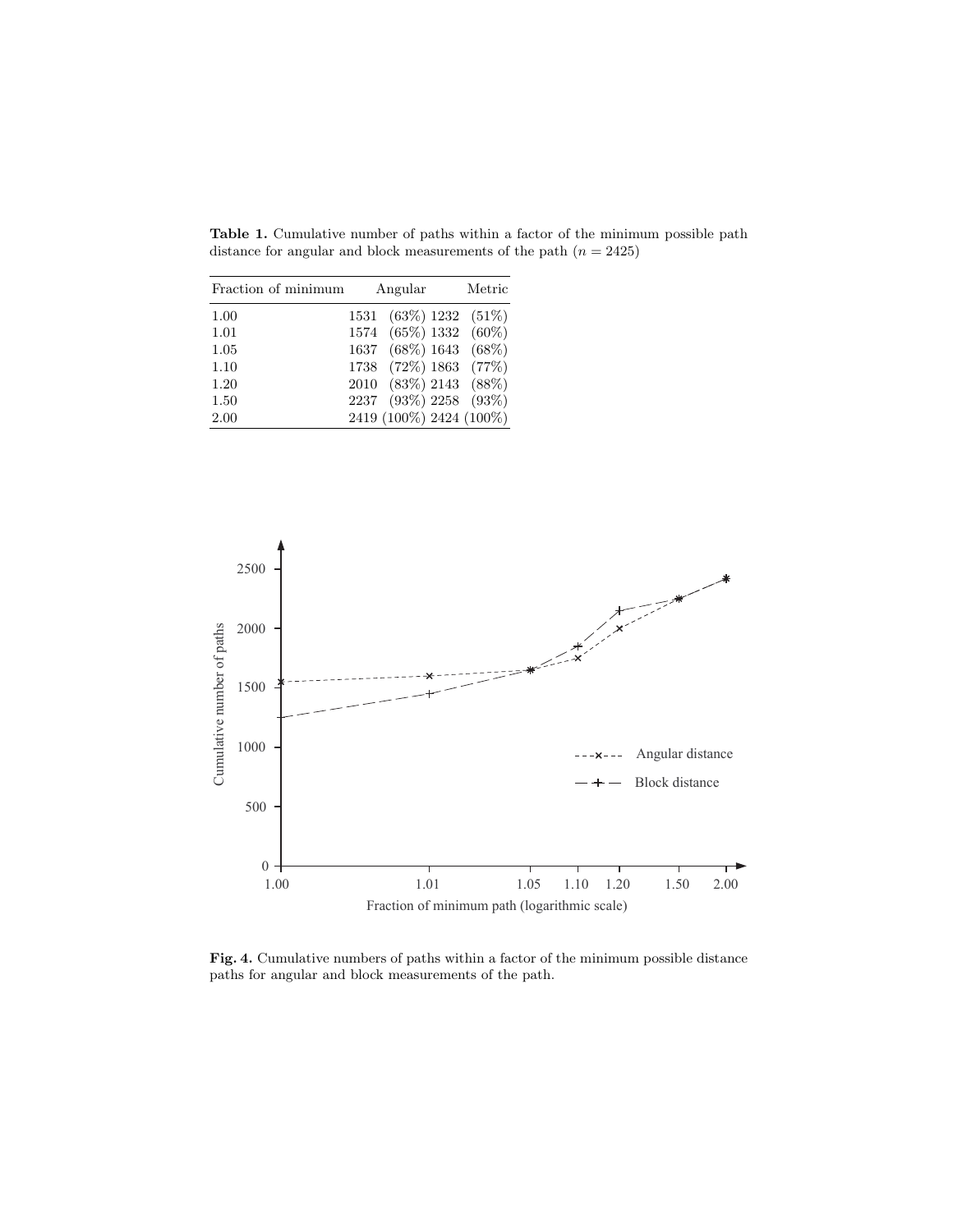two hypotheses. If the effort hypothesis were true, then we would expect to see an appreciable decrease in journey speed as the angular turn increases<sup>4</sup> In order to attempt to detect this effect, the average speed was calculated for each journey. This was then compared to the total path angle of the the journey. If the effort hypothesis were true, we would expect to see a correlation between the speed and turn, as turning would slow down the journey speed. In fact, no correlation between speed and total angular turning for the path is observed  $(R^2 < 0.01)$ . This is further backed up by a large difference between correlation of trip duration and angle  $(R^2 = 0.31)$  as opposed to the correlation of trip duration and path block-distance length ( $R^2 = 0.66$ ). That is, traveling further physical distance is correlated with increased trip duration, but making more turns is much more weakly correlated with increased trip duration, and hence the trip duration is less dependent on angle turned. Therefore, given the cost of turning seems to have little effect, it is more likely that angle is reduced due to an increase in cognitive difficulty in order to process more turns. As discussed in the introduction, we might suggest that the views along a street segment are relative stable, and thus each turn will lead to a significant increase in memory required to learn the route, and so higher turn journeys will increase cognitive distance.

#### 4.2 Aggregate Trip Measures

By contrast to the individual trip measures, the aggregate trip measures were not found to be informative. If we refer to figure 3, it can be seen that the couriers are confined to, for the most part, a very small subset of streets within London. In particular, it is clear that couriers do not tend to use main ring roads, and their journeys would therefore be unrelated angular betweenness as we have described it: a measure which relates to main roads [18]. However, at such small distances, an average of 1.5km, the main roads are not actually picked out by angular betweenness, as shown in figure 5.

This observed difference to the literature on angular betweenness is due to the fact that in the literature examples, angular betweenness is run of radii up to 80km rather than just 1.5km. In the high-radius case, many trips from outside the city center take place and are transferred through the ring road structure [18]. Hence, in the low radius case much more local possibilities of movement are picked up, spread more evenly across the center. However, if figure 3 and figure 5 are compared, it is clear that angular betweenness is still not correlated to the movements of the couriers. While the angular betweenness does not favor any particular origins and destinations, the paths that the couriers take are very much biased by the contingencies of the specific pick-up and drop locations. Most

<sup>&</sup>lt;sup>4</sup> Ideally, we might extract from the data a time-cost table for turns from each segment to each other segment, to determine the exact cost of any turn. However, a number of assumptions have been made already with regards to route, and time and speed are sampled coarsely. Therefore, the argument in the text uses the average journey speed instead.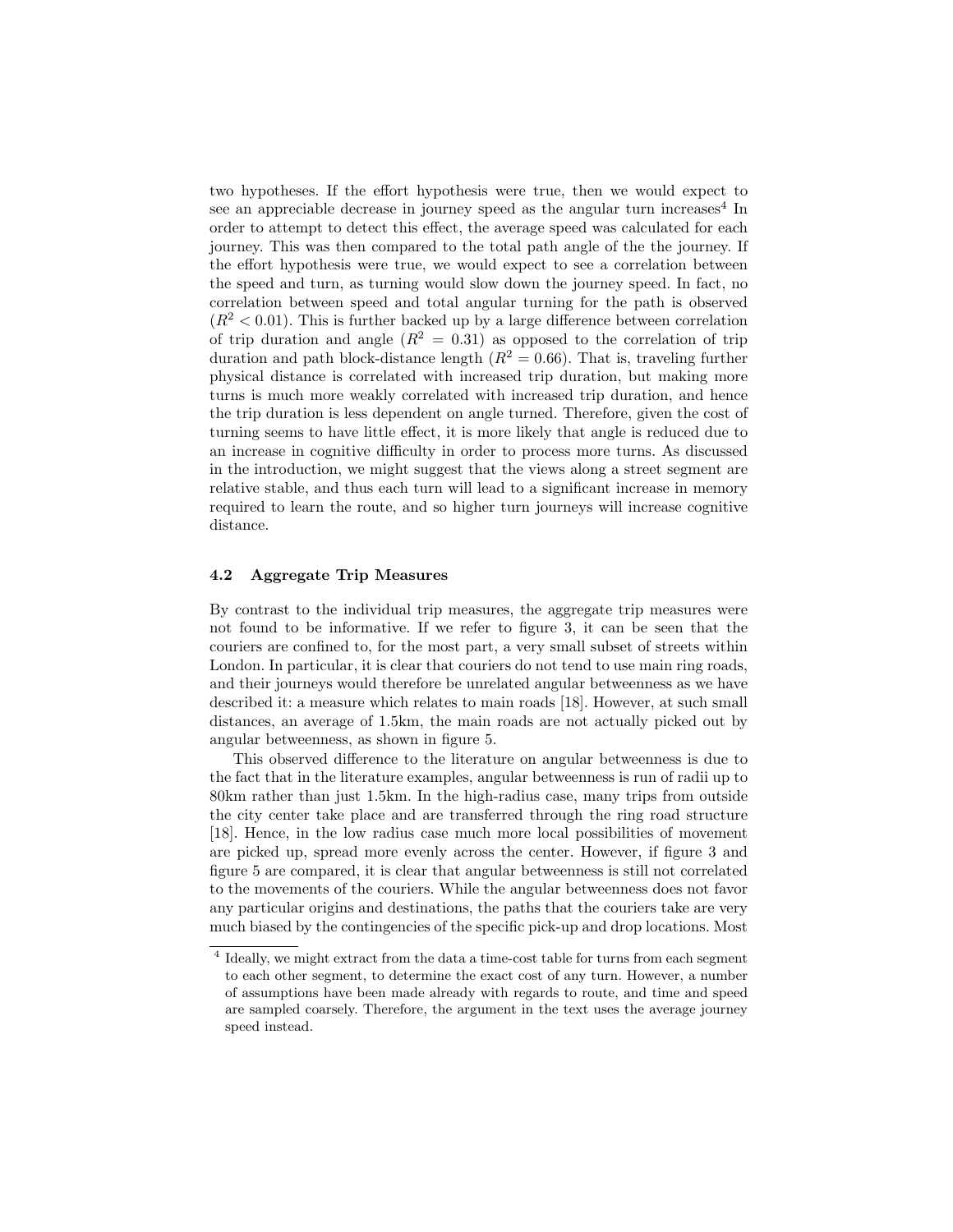

Fig. 5. Space syntax measures of the central London area (angular betweenness radius 1.5km). At this radius, which reflects local journeys, the inner London ring road (part of which is visible in the top left corner) is not highlighted. (Map data: OpenStreetmap)

of the courier routes cut directly through the middle of the map, presumably reflecting jobs transferring documents between companies located at the heart of the City and the West End of London. This is further backed up by our previous findings: the couriers are taking, for the most part, the shortest angular and block distance paths between origins and destinations, so this result must be biased by the actual origin and destinations. Otherwise, as the betweenness measure is simply a sum of shortest paths, the sum of courier paths would have to be correlated to betweenness. To confirm the results, linear regression tests were performed, and a weak positive correlation with betweenness was observed. For angular betweenness the figure was  $R^2 = 0.09$ , and for blockdistance betweenness the value was  $R^2 = 0.07$ . This result is again indicative of a preference to angular rather than block-distance once again, but in the aggregate case it is too weak to form definitive evidence.

## 5 Conclusion

Results from the field of space syntax suggests that, on aggregate, vehicular numbers correlate with measures of the road network based on minimum angle rather than minimum block distance as might initially be expected [14, 15]. This tends to imply that navigation may well be based on minimizing angular rather than block distance. However, there has been no established link between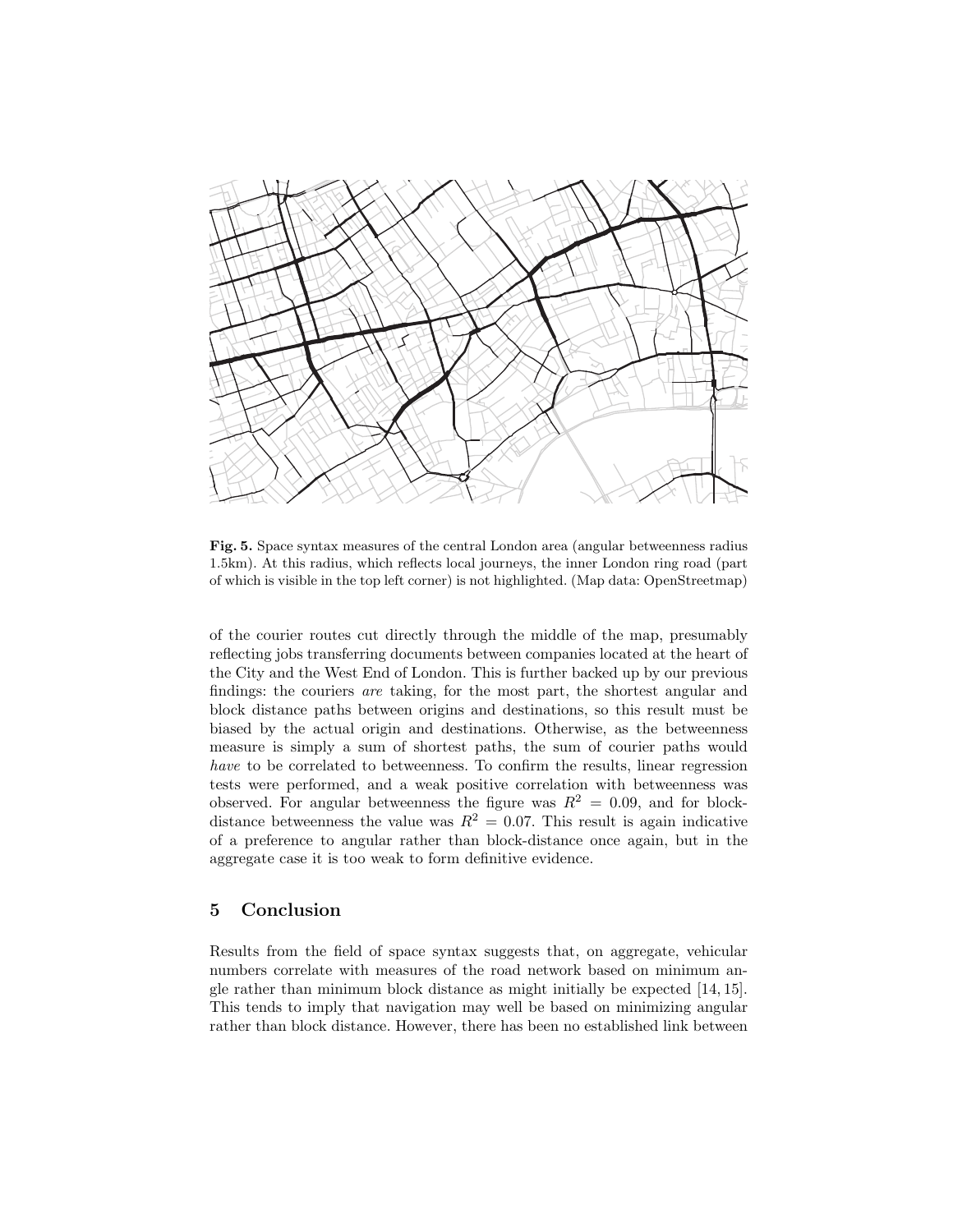cognition and this strategy. It could equally be a physical phenomenon of the properties of road networks that results in the observed movement within them, as it could be a cognitive one. As a response, this paper attempts to uncover if there is a cognitive aspect by looking at the route choice decisions of motorcycle couriers. Motorcycle couriers know the street network very well, and hence they will be expected to optimize the block distance between origin and destination. We find, however, that despite often taking the shortest block distance path, couriers prefer the shortest angular path. Where it is possible to make a preference, they choose the shortest angular path 70% of the time.

It is of course easy to conflate angular choice with other strategies such as path integration. However, given the courier data, the proportion of exact angular routes is so high that it leaves little room for consideration of other factors. For example, it might be expected that turns will be taken toward the beginning of a journey [17], but as the couriers are, for much of the time, choosing an exactly minimum path, any turns that are made are in fact necessary for the minimal path to be followed, rather than because they are early or late in the journey. Alternatively, the opposite may be the case: that the minimal angular path is a result of a path integration decision at the beginning of the journey, that then impacts on automatically following the minimum angular path later.

However, as evidence for space syntax, and that angular routes play a strong part in route choice, the evidence that links individual route choice to a preference for the shortest angular route in secion 4.1 is compelling. That said, there remains much to be done. Such a restricted data set tells us little about other factors in general route choice decisions. Factors such as landmarks and other informational structures need to be added to the analysis, as do many other components that can help bring the cognitive map into the routine study of urban travel, including investigating the decisions made by drivers with different levels of experience of the system [27].

# Acknowledgements

The courier data used in this paper is generously supplied free by eCourier. For more details, please see http://api.ecourier.co.uk/. The road-center line and topological connection data used for the study were derived from the Ordnance Survey ITN Layer data, © Crown Copyright 2005. Due to Ordnance Survey licensing restrictions, the base maps depicted in the paper are derived from data supplied free of charge by OpenStreetMap. For details, please see http://www.openstreetmap.org/. OpenStreetMap data is licensed under the Creative Commons Attribution–Share Alike 2.0 license. OpenStreetMap data accessed 06-Jun-2009. Finally, thank you to the reviewers who suggested examining trip time in more detail to resolve the difference between time-cost and cognitive-cost of trips.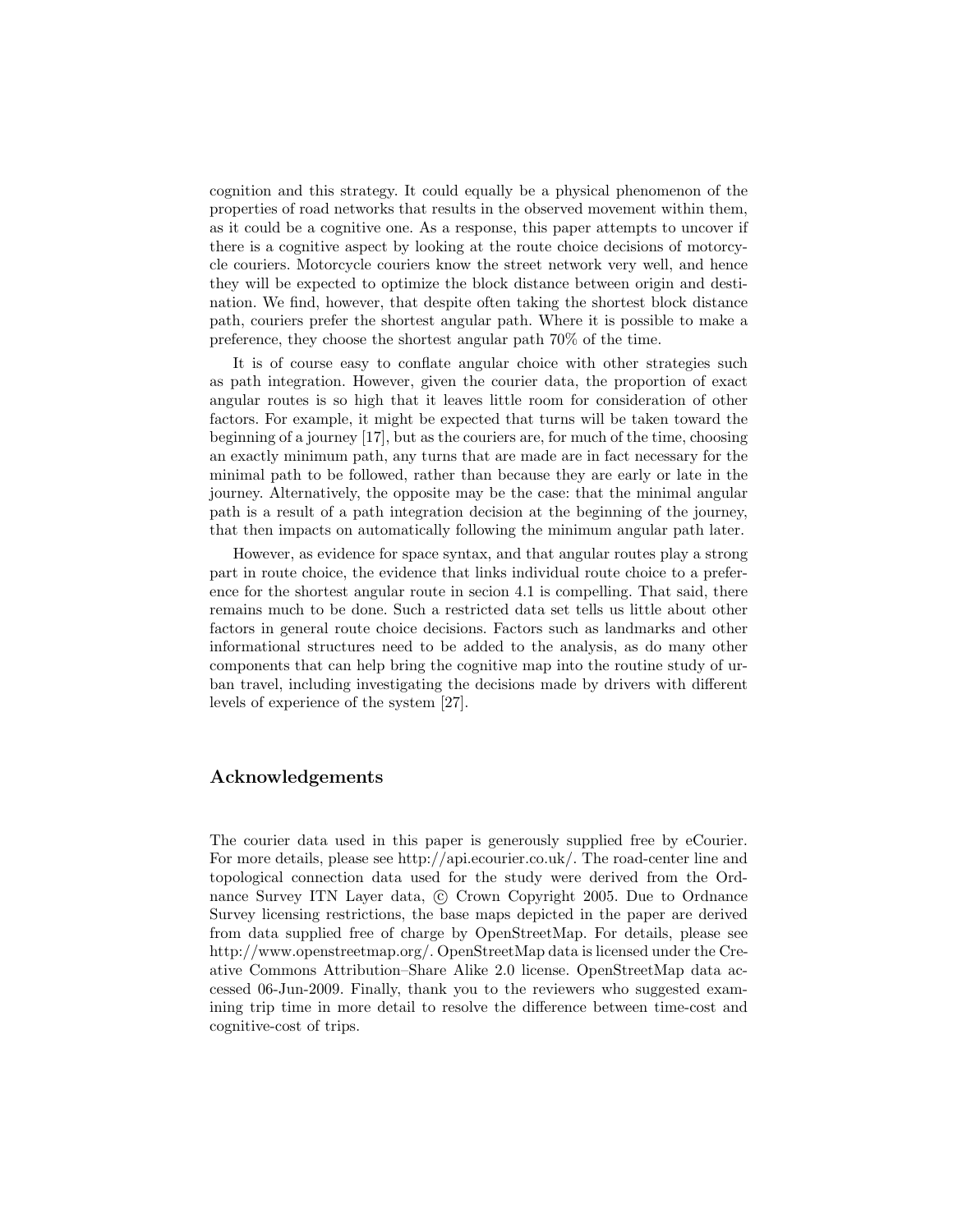## References

- 1. Sadalla, E.K., Magel, S.G.: The perception of traversed distance. Environment and Behavior 12(1) (1980) 65–79
- 2. Bachelder, I.A., Waxman, A.M.: Mobile robot visual mapping and localization: A view-based neurocomputational architecture that emulates hippocampal place learning. Neural Networks 7(6/7) (1994) 1083–1099
- 3. Sadalla, E.K., Montello, D.R.: Remembering changes in direction. Environment and Behavior 21 (1989) 346–363
- 4. Hochmair, H., Frank, A.U.: Influence of estimation errors on wayfinding decisions in unknown street networks analyzing the least-angle strategy. Spatial Cognition and Computation 2 (2002) 283–313
- 5. Montello, D.R.: Spatial orientation and the angularity of urban routes. Environment and Behavior 23(1) (1991) 47–69
- 6. Heft, H.: The vicissitudes of ecological phenomena in environment-behavior research: On the failure to replicate the "angularity effect". Environment and Behavior 20(1) (1988) 92–99
- 7. Montello, D.R.: The perception and cognition of environmental distance: Direct sources of information. In Hirtle, S.C., Frank, A.U., eds.: COSIT. Volume 1329 of Lecture Notes in Computer Science., Springer (1997) 297–311
- 8. Hillier, B., Hanson, J.: The Social Logic of Space. Cambridge University Press, Cambridge, UK (1984)
- 9. Figueiredo, L., Amorim, L.: Continuity lines in the axial system. In van Nes, A., ed.: Proceedings of the 5th International Symposium on Space Syntax. Volume I., Delft, Netherlands, TU Delft (2005) 163–174
- 10. Thomson, R.C.: Bending the axial line: Smoothly continuous road centre-line segments as a basis for road network analysis. In Hanson, J., ed.: Proceedings of the 4th International Symposium on Space Syntax, London, UK, UCL (2003) 50.1–50.10
- 11. Dalton, N.: Fractional configurational analysis and a solution to the Manhattan problem. In Peponis, J., Wineman, J., Bafna, S., eds.: Proceedings of the 3rd International Symposium on Space Syntax, Atlanta, Georgia, Georgia Institute of Technology (2001) 26.1–26.13
- 12. Turner, A.: Angular analysis. In Peponis, J., Wineman, J., Bafna, S., eds.: Proceedings of the 3rd International Symposium on Space Syntax, Atlanta, Georgia, Georgia Institute of Technology (2001) 30.1–30.11
- 13. Freeman, L.C.: A set of measures of centrality based on betweenness. Sociometry 40 (1977) 35–41
- 14. Hillier, B., Iida, S.: Network effects and psychological effects: A theory of urban movement. In van Nes, A., ed.: Proceedings of the 5th International Symposium on Space Syntax. Volume I., Delft, Netherlands, TU Delft (2005) 553–564
- 15. Turner, A.: From axial to road-centre lines: A new representation for space syntax and a new model of route choice for transport network analysis. Environment and Planning B: Planning and Design  $34(3)$  (2007) 539–555
- 16. Jiang, B., Zhao, S., Yin, J.: Self-organized natural roads for predicting traffic flow: A sensitivity study. Journal of Statistical Mechanics: Theory and Experiment (July 2008) P07008
- 17. Conroy Dalton, R.: The secret is to follow your nose. In Peponis, J., Wineman, J., Bafna, S., eds.: Proceedings of the 3rd International Symposium on Space Syntax, Atlanta, Georgia, Georgia Institute of Technology (2001) 47.1–47.14